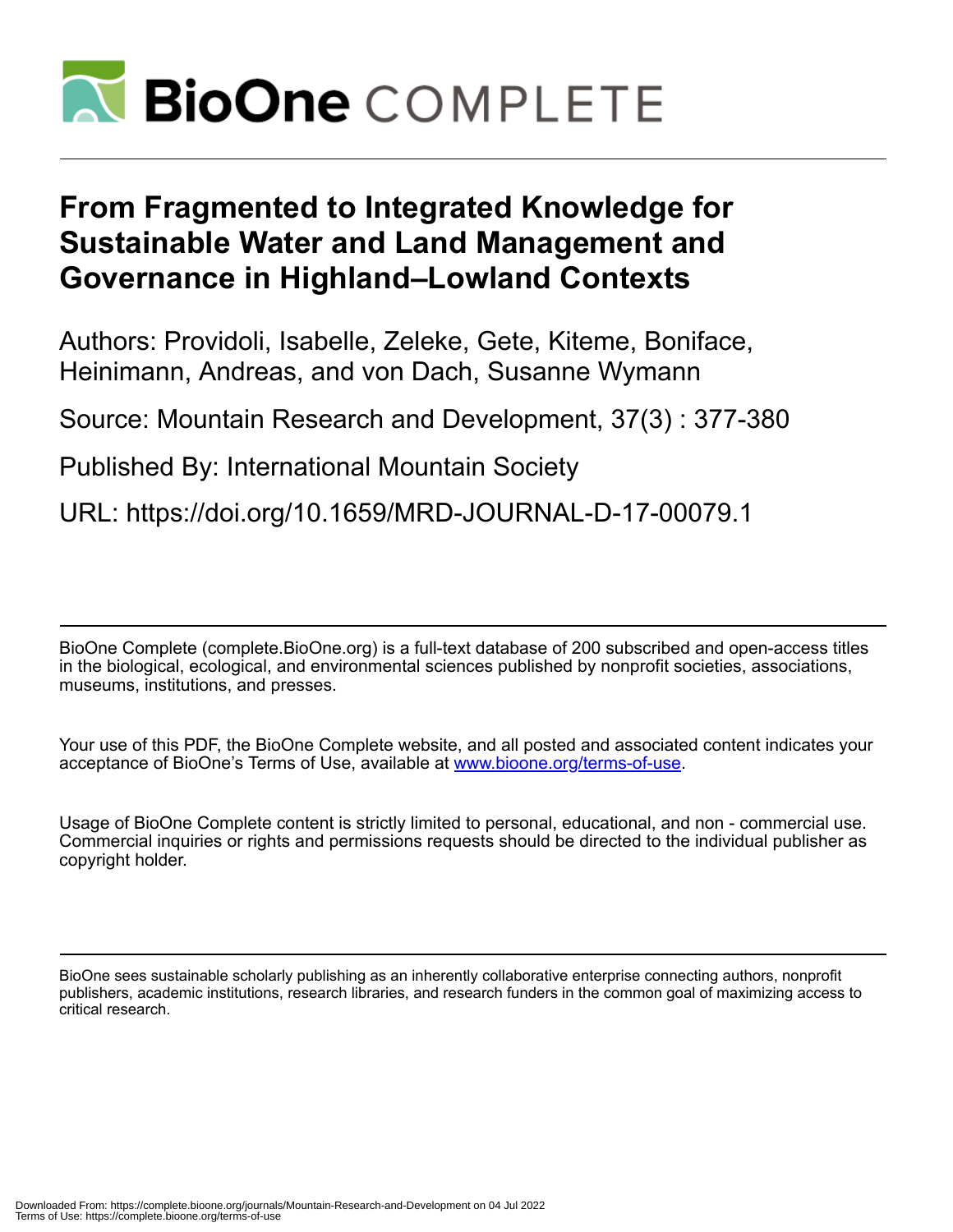#### Mountain Research and Development (MRD)

An international, peer-reviewed open access journal published by the International Mountain Society (IMS) www.mrd-journal.org

# From Fragmented to Integrated Knowledge for Sustainable Water and Land Management and Governance in Highland– Lowland Contexts

# b 77

## **UNIVERSITÄT BERN**

**CDE** CENTRE FOR DEVELOPMENT AND ENVIRONMENT

The crucial role mountain ecosystems play for mountain communities and people living in the lowlands is emphasized by the 3 mountain-specific targets of Agenda 2030 (targets 6.6, 15.1, and 15.4). To achieve these targets, sound and integrated knowledge is needed for policy- and decision-making that fosters sustainable management of water and land resources in mountain areas, including equitable negotiation of trade-offs between stakeholders. The Water and Land Resources Centres in Kenya and Ethiopia and the recently approved Global Land Programme working group on Land Systems for Mountain Futures are just 2 of a number of initiatives launched by the Centre for Development and Environment and its partners to integrate and share knowledge for evidence-informed policies and practices aimed at safeguarding key mountain ecosystem services.

## An integrative focus on highland–lowland interactions

The number of people living in mountains or depending on natural resources from mountains is constantly on the rise. Hence, competition for these resources is increasing, and it is even more important than in the past to focus on the governance of natural resources in mountains. Governance approaches have to consider the complex linkages between land and water uses, current dynamic changes, and highland–lowland interactions in order to allow equitable benefit- and cost-sharing and foster conservation of mountain ecosystems. While the global Agenda 2030 (UN 2015) sets meaningful targets in this respect, it does not offer comprehensive

insights into the challenges involved, nor is its purpose to provide knowledge on how to accomplish the internationally agreed goals in sustainable ways. Knowledge of socioecological conditions, interactions, and dynamics, and of ways to shape sustainable and just use of water and land resources in mountain regions, is urgently needed. Currently, the relevant information is often fragmented, organized by sectors, based on case studies, and not easily accessible and comprehensible by the wide range of stakeholders involved in water and land resource management. Science has an important role to play in compiling, validating, and analyzing such information and making it accessible in a way that supports learning processes and effectively informs policy- and decision-making. Together with its partners, the Centre for Development and Environment (CDE) believes that such efforts are crucial. It is therefore seeking innovative solutions, as illustrated by the following 2 examples.

## Effectively informing policy and practice in Ethiopia, Kenya, and Tanzania

Transboundary river basins in the Horn of Africa (Ethiopia) and East Africa (Kenya and Tanzania) face multiple environmental, social, and economic challenges that have impacts on hydro-political relations both within and beyond national borders. To support hydro-political negotiations and decision-making, CDE and its partners in the 2 regions established hydro-meteorological

observatories that feed rich data into open-access repositories, produce tailor-made information products for various stakeholder groups, and implement innovative and transformative land and water management activities.

Since 2011 the Water and Land Resource Centres (WLRCs), supported by the Swiss Agency for Development and Cooperation, have been serving as national knowledge hubs. With tailor-made knowledge products, the WLRCs reach out to local community members, policymakers, and professionals at governance levels ranging from the subnational to the national, regional/ transboundary, and international level. For example, targeted communication products inform resource and land users, thematic guidelines target the development community, and policy briefs address the knowledge needs of policy- and decision-makers. Two web-based platforms—the Water and Land Resource Information System in Ethiopia [\(http://walris.wlrc-eth.org/\)](http://walris.wlrc-eth.org/) and the Socio-hydrological Information and Knowledge Platform in Kenya [\(http://wlrc-ken.org/\)](http://wlrc-ken.org/)—provide) [provide](http://wlrc-ken.org/)—provide) the scientific basis of the WLRCs by bringing together data from different sectors and levels. Both platforms are openly accessible to all interested stakeholders.

## The learning watershed approach in Ethiopia

The WLRC-AAU (Addis Ababa University) in Ethiopia focuses on the Blue Nile Basin in the Ethiopian Highlands and is associated with Addis Ababa University and CDE.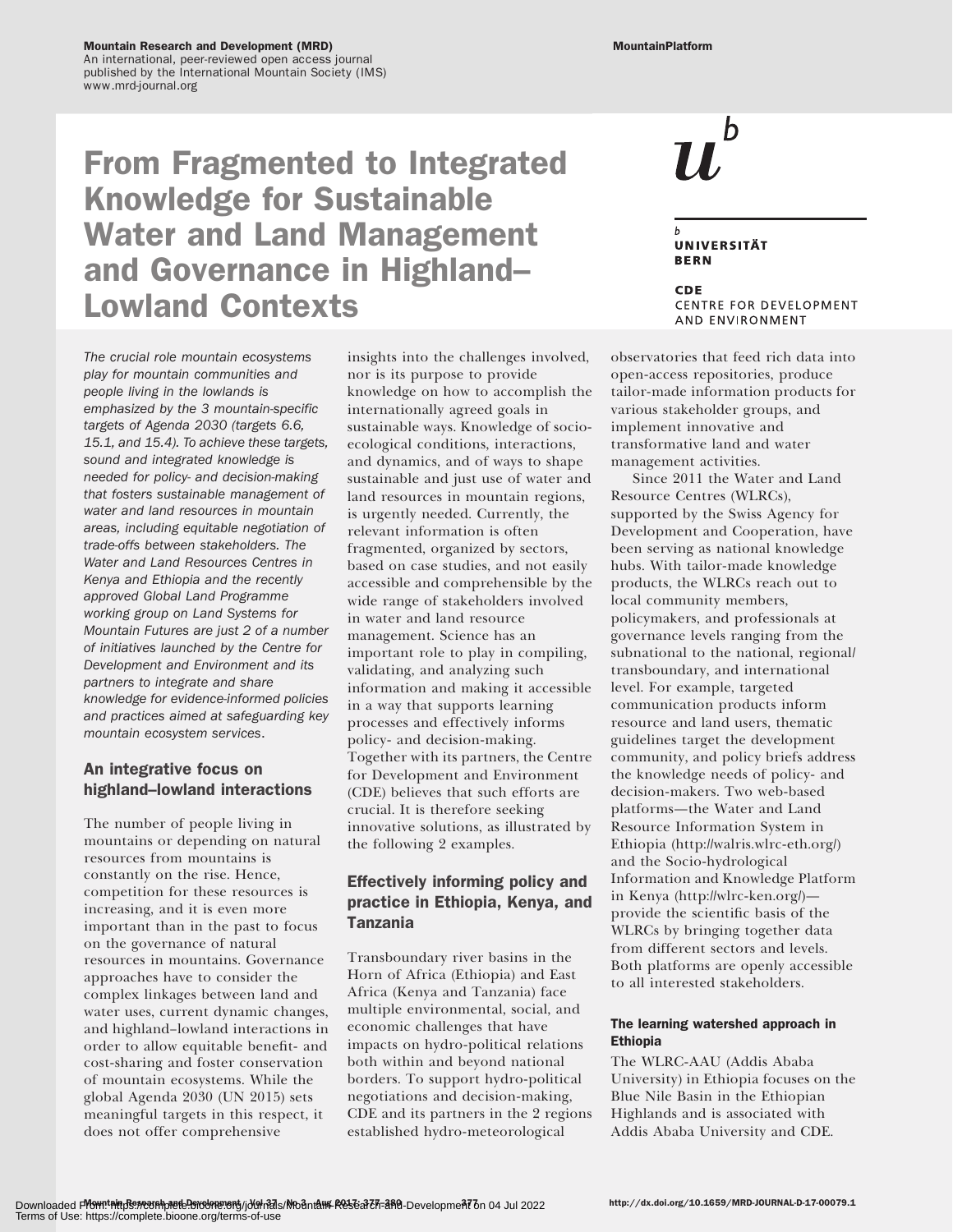FIGURE 1 Learning watersheds used as live learning platforms: (A) regional policymakers led by the regional president appreciating progress in a learning watershed; (B) farmers checking a newly introduced crop variety and comparing it with their local variety. (Photos by Dr Gizaw Desta, WLRC-AAU Ethiopia)



Over the last centuries, water and land resources in the Ethiopian Highlands have been subject to increasing demand from subsistence farming and other forms of agriculture. This has had negative onand off-site effects, both in Ethiopia and in downstream countries. Increased sediment load in the Nile River, leading to siltation of downstream hydropower and irrigation dams in Ethiopia, Sudan, and Egypt, poses a major threat to infrastructure investments as well as to local livelihoods. At the same time, the loss of fertile soil and nutrients has reduced the productivity of rainfed agriculture in the Ethiopian Highlands.

Against this background, knowledge generation and sharing of best practices in the application of integrated water and land management technologies are essential in order to significantly increase food production, enhance water productivity, improve the livelihoods of subsistence farmers, and reduce the potential impacts of siltation downstream and related conflicts. The WLRC-AAU-Ethiopia established 6 model ''learning watersheds'' in the Abbay Basin (Blue Nile). These watersheds serve as interactive learning platforms based on research-supported participatory integrated watershed development activities. The platforms bring together researchers, development actors (eg extension workers and policymakers), and communities, with a view to enhancing livelihoods and improving environmental quality in a

holistic way (Figure 1). Lessons learned from these activities have been scaled up for interventions elsewhere in Ethiopia and in other suitable locations in the Eastern Nile Basin.

## Equitable negotiation and use of water resources in Kenya and Tanzania

The WLRC in Kenya focuses mainly on the Ewaso Ng'iro Basin (Kenya and Somalia) and the Pangani Basin (Kenya and Tanzania). It is facilitated and implemented by the Centre for Training and Integrated Research in ASAL Development in Nanyuki, Kenya. Both basins are severely water stressed, and pressure on water is expected to continue to build as a result of economic development and population growth. The Kenyan devolution process and the 2016 Water Act delegated responsibility to, and reaffirmed the key role of, the Basin Water Committees and grassroots organizations (Water Resources Users Associations or WRUAs) in water resources management and governance at the basin and subbasin levels. The WLRC supports these actors in fulfilling their crucial task by providing them relevant water- and land-related information as well as developing the capacity to effectively use this knowledge to produce more sustainable solutions. For example, in a pilot project, WRUAs in Kenya receive real-time stream flow and climate data to regulate water abstraction in upstream and downstream areas. This enables

actors at the grassroots level to negotiate water allocation, enhancing equity among different user groups and ultimately reducing user conflicts, especially during dry seasons when water scarcity is greatest and demand is at its peak, thereby contributing to more evidence-informed and equitable water governance (Figure 2).

## Land system knowledge to guide transformation toward sustainable mountain futures

The Global Land Programme (GLP) is an interdisciplinary community of science and practice that conceives of land systems as the result of human interaction with the natural environment (GLP 2016). It seeks to better understand drivers of and trends in land change, as well as the impacts of change on societies and the functioning of ecosystems. Given the large share of mountain people in developing countries who are assessed to be vulnerable to food insecurity (FAO 2015) and the increasing influence of global change processes on mountain land systems, in-depth and integrated understanding of patterns of land system changes in mountain areas is urgently needed. Such synthesis can serve as a basis for land governance schemes co-designed with stakeholders and for sustainable management practices at different levels.

With its more than 2000 members worldwide, GLP is an unprecedented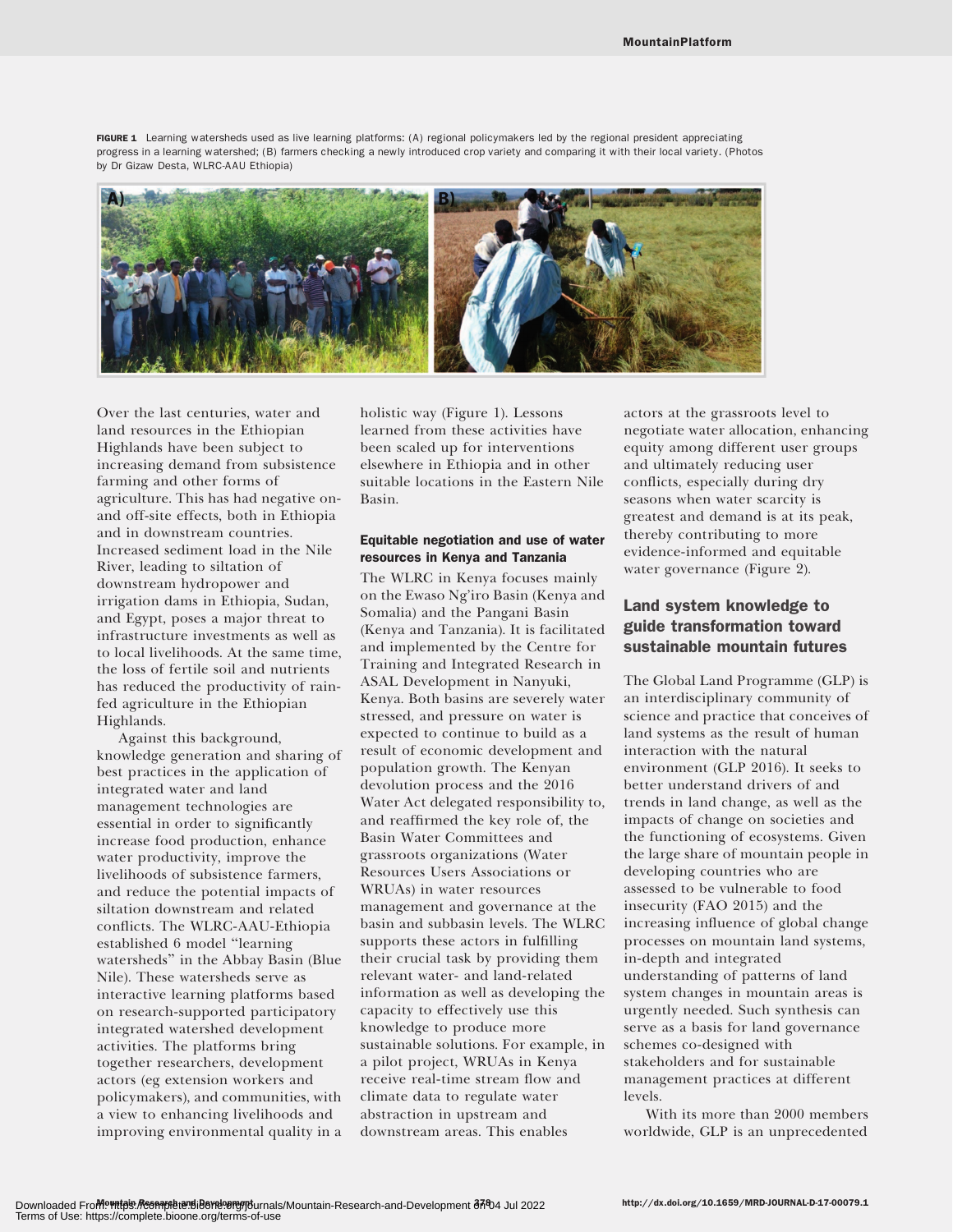FIGURE 2 (A) Members of the management committee of the Naro Moru River Water Resources Users Association are trained in the basics of interpreting the water flow curve and decide on (B) jointly negotiated thresholds-based Q values to guide evidence-based spatiotemporal allocation of river water among different user groups in the subcatchment. (Photo by CETRAD Photo Gallery; graph courtesy of WLRC Kenya)



source of knowledge on land systems and land dynamics, not only in lowlands but clearly also in mountain regions worldwide. To capitalize on this source of multidisciplinary scientific findings and translate it into actionable information for policy and practice in mountains, CDE together with partners in Argentina, China, and Japan—established the first working group of its kind within the GLP in 2017 [\(https://glp.earth/](https://glp.earth/how-we-work/working-groups/land-systems-mountain-futures) [how-we-work/working-groups/land](https://glp.earth/how-we-work/working-groups/land-systems-mountain-futures)[systems-mountain-futures\)](https://glp.earth/how-we-work/working-groups/land-systems-mountain-futures). The working group, entitled Land Systems for Mountain Futures, aims to synthesize case-study-based research findings and co-produce land systems knowledge specific to mountains, with the goal of supporting agenda setting and actions promoting more sustainable mountain development. Thanks to the worldwide networks of GLP with international, governmental, and nongovernmental organizations, scientific societies, and a wide range of stakeholders, the insights elaborated by the working group can reach out far beyond GLP, for example to the International Panel on Climate Change, the International Platform on Biodiversity and Ecosystem Services, or the Sustainable Development Solutions Network.

## **Outlook**

The WLRCs and the GLP working group are just 2 of CDE's lines of

action that also contribute to the SDC-funded program Sustainable Mountain Development for Global Change (SMD4GC). This program seeks to advance international, regional, and national development agendas for the benefit of mountain people and regions. Activities include conferences, networking, and numerous publications for a variety of audiences, jointly organized and produced with partners around the world. The most recent publication of the SMD4GC program, entitled Safer Lives and Livelihoods in Mountains: Making the Sendai Framework of Disaster Risk Reduction Work for Sustainable Mountain Development (Wymann et al 2017), was shared with a broader public at the Global Platform for Disaster Risk Reduction in Cancun in May 2017. The next issue in this series, also coordinated by CDE, will highlight the contributions and challenges of migration in relation to sustainable development in mountains.

As part of its strategy for 2016– 2021 (CDE 2016), CDE will continue to commit to fostering sustainable development in mountain regions. This implies continuation of disciplinary, interdisciplinary, and transdisciplinary research together with its regional and international partners in mountain contexts as well as support for policy- and decisionmaking that pays special attention to the specific potentials and challenges of mountain societies and regions.

#### FURTHER READING

#### Websites and online platforms

Land Systems for Mountain Futures. [https://glp.earth/how-we-work/](https://glp.earth/how-we-work/working-groups/land-systems-mountain-futures) [working-groups/land-systems](https://glp.earth/how-we-work/working-groups/land-systems-mountain-futures)[mountain-futures](https://glp.earth/how-we-work/working-groups/land-systems-mountain-futures) Socio-Hydrological Information and Knowledge Platform, Kenya and Tanzania.<http://wlrc-ken.org/> Water and Land Resource Center Project. [http://www.cde.unibe.ch/](http://www.cde.unibe.ch/research/projects/the_water_and_land_resource_centre_project_wlrc/index_eng.html) [research/projects/the\\_water\\_and\\_](http://www.cde.unibe.ch/research/projects/the_water_and_land_resource_centre_project_wlrc/index_eng.html) [land\\_resource\\_centre\\_project\\_](http://www.cde.unibe.ch/research/projects/the_water_and_land_resource_centre_project_wlrc/index_eng.html) [wlrc/index\\_eng.html](http://www.cde.unibe.ch/research/projects/the_water_and_land_resource_centre_project_wlrc/index_eng.html) Water and Land Resources Centre, Ethiopia. [www.wlrc-eth.org](http://www.wlrc-eth.org) Water and Land Resources Information System, Ethiopia. [http://](http://walris.wlrc-eth.org/) [walris.wlrc-eth.org/](http://walris.wlrc-eth.org/)

#### Policy brief

Lanari N, Liniger HP, Kiteme BP. 2016. Commercial Horticulture in Kenya: Adapting to Water Scarcity. CDE Policy Brief No. 8. Bern, Switzerland: Centre for Development and Environment. [http://www.](http://www.cde.unibe.ch/research/products/policy_briefs/index_eng.html) [cde.unibe.ch/research/products/policy\\_briefs/](http://www.cde.unibe.ch/research/products/policy_briefs/index_eng.html) [index\\_eng.html](http://www.cde.unibe.ch/research/products/policy_briefs/index_eng.html)

## REFERENCES

CDE [Centre for Development and Environment]. 2016. Strategy 2016–2021. Bern, Switzerland: Centre for Development and Environment. [http://](http://www.cde.unibe.ch/unibe/portal/fak_naturwis/g_dept_kzen/b_cde/content/e65019/e580489/e580498/e580493/CDE_Strategy_2016-2021_eng.pdf) [www.cde.unibe.ch/unibe/portal/fak\\_naturwis/g\\_](http://www.cde.unibe.ch/unibe/portal/fak_naturwis/g_dept_kzen/b_cde/content/e65019/e580489/e580498/e580493/CDE_Strategy_2016-2021_eng.pdf) [dept\\_kzen/b\\_cde/content/e65019/e580489/](http://www.cde.unibe.ch/unibe/portal/fak_naturwis/g_dept_kzen/b_cde/content/e65019/e580489/e580498/e580493/CDE_Strategy_2016-2021_eng.pdf) [e580498/e580493/CDE\\_Strategy\\_2016-2021\\_](http://www.cde.unibe.ch/unibe/portal/fak_naturwis/g_dept_kzen/b_cde/content/e65019/e580489/e580498/e580493/CDE_Strategy_2016-2021_eng.pdf) [eng.pdf;](http://www.cde.unibe.ch/unibe/portal/fak_naturwis/g_dept_kzen/b_cde/content/e65019/e580489/e580498/e580493/CDE_Strategy_2016-2021_eng.pdf) accessed on 14 July 2017. FAO [Food and Agriculture Organization]. 2015.

Mapping the Vulnerability of Mountain Peoples to Food Insecurity. Edited by Romeo R, Vita A, Testolin R, Hofer T. Rome, Italy: FAO. GLP [Global Land Programme]. 2016. Science Plan and Implementation Strategy 2016–2021. Bern, Switzerland: GLP. [https://glp.earth/sites/](https://glp.earth/sites/default/files/uploads/glpscienceplan_25_10_16.pdf)